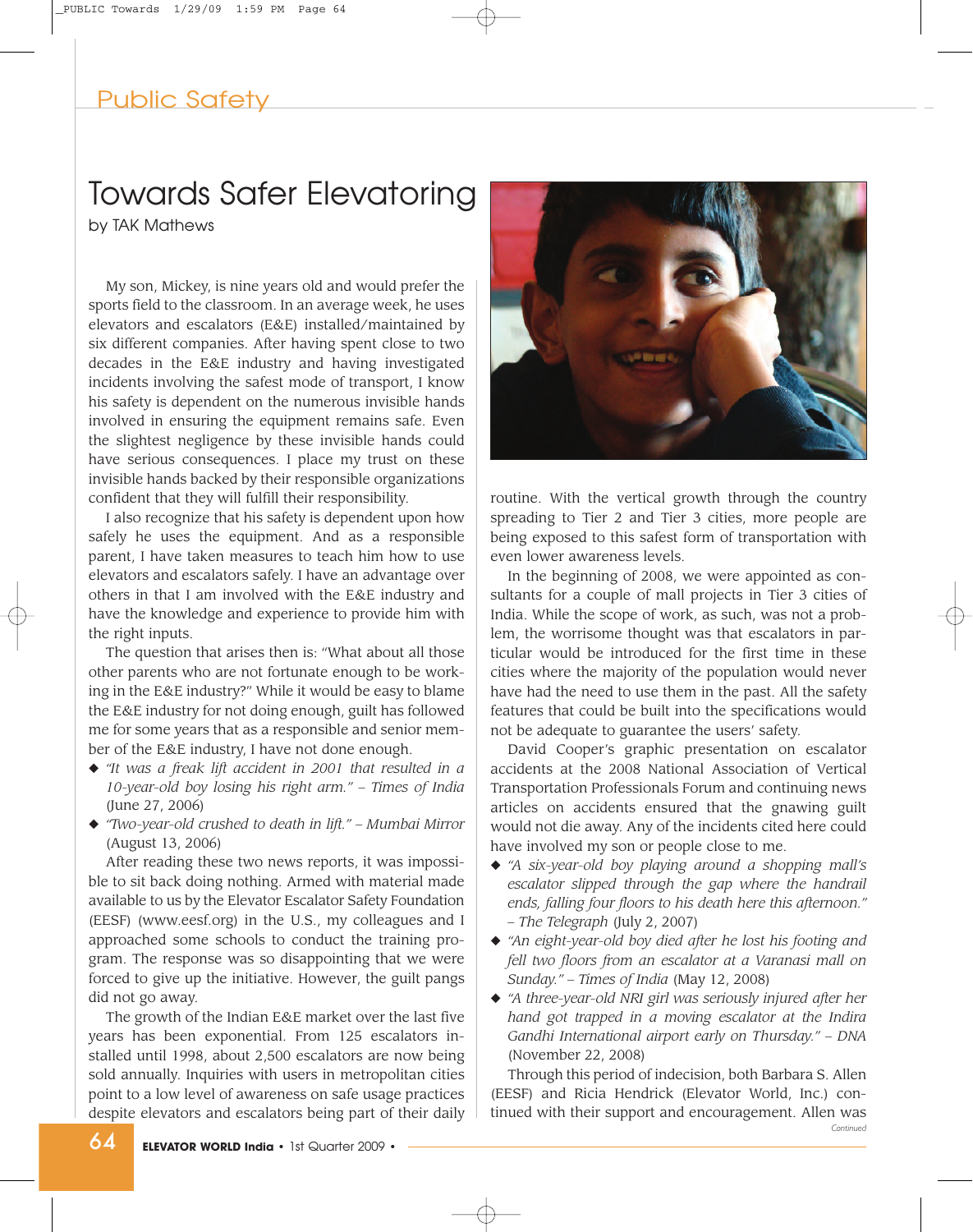# Preliminary Reactions to EEST

#### **Alok Mahajan**

# **Hitachi Lift India Pvt. Ltd.**

*This is the first "out box" initiative I have seen from within our industry in India. Our 100% support for this initiative.*

# **Fali D. Palkhivala**

#### **Concord Elevators**

*First and foremost, I would like to take this opportunity to sincerely congratulate all who have been involved in the establishment of EEST of India.*

*This is the need of the hour, to introduce the elevator and escalator safety practices to all segments of society.*

*I would be willing to be of assistance/be involved with EEST .*

## **A. Sankarakrishnan**

# **KONE Elevator India Pvt. Ltd.**

*I am pleased to note that a separate trust has been registered for "Elevator and Escalator Safety" in India in line with the Western countries. In India, there is lack of awareness of safety, and organizations like this have a great part to play in inculcating safety awareness while using elevators and escalators.* 

*KONE believes that safety is more to do with "ATTITUDE," and attitude leads to the behavior of a person. Over a period of time, this becomes a habit, and culture is formed. Building up a safety culture in our society should be the prime concern for all of us. KONE started this exercise few years back. We educate our end users on safe usage of elevators and escalators through regular mailers. We have also developed a video on safe usage of elevators and escalators, which is being screened in public places like malls and commercial complexes. We also provide continuous training for our customers in safe rescuing of passengers in case of an emergency.*

*I once again wholeheartedly wish this endeavor all success in its initiative, and I am certain this will go a long way in building up the safety culture in India.*

### **M.K. Panicker**

#### **Fujitec India Pvt. Ltd.**

*We are extremely happy to note the formation of EEST of India. Congratulations to you, Anitha, and your team for formation of the Trust. The initiatives should improve safety awareness among the urban and semi-urban population of India. We welcome your objective of educating children, adults and senior citizens on safe practices for usage of elevators and escalators. We would be more than pleased to support you for successful implementation of EEST mission.*

*Wishing you and your team the very best!* **John K. John**

# **Johnson Lifts Ltd.**

*With the growth in the [number of] elevators and escalators in India, an initiative of this nature is welcome, specifically concentrating on safe use of the equipment. I think specific emphasis should be on escalators, as I feel this is a novelty in many semi-urban centers with the advent of malls and shopping complexes. Women riding escalators wearing saris should also be the focus apart from children. EEST will get our full support and let us know as to how we could assist in meeting your intended goals.*

## **S.M. Hajela**

#### **Lift Systems (I) Pvt. Ltd.**

*First let me congratulate you for the idea of creating this trust. Being associated with this industry for more than four decades and being one of the senior-most living elevator men actively connected* *with the lift industry, it is for me a dream coming true. It is my passion to be associated with the industry and do not want to retire even at the age of 72. I am available to you whatever capacity you deem fit for me.* 

*On behalf of myself and my company, I will be too happy to be associated with this cause.* 

#### **Sundar Parthasarathy**

#### **Otis Elevator Co (I) Ltd.**

*The adoption and use of such people-moving systems is on a rapid rise in our country and your initiative could not have come at a more opportune moment. Educating the public at large as well as other industry stakeholders can help ensure the safe use of elevators and escalators, as well as avoid accidents. I wish you, Anitha and all others who are engaged in this very important social endeavor every success.*

#### **Uday Kulkarni**

#### **Schindler India Pvt. Ltd.**

*This is a most needed initiative, keeping in mind the rapid change in lifestyle, e.g. shopping malls, commercial complexes, which have come up have the latest, hi-tech elevators and escalators. Educating the users, as well the property managers, will create a safe and stress free ambience for the society and people in general.*  **Dinesh Musalekar**

#### **TL Jones India Pvt. Ltd.**

*This is an excellent initiative taken by you on behalf of the elevator industry to fulfill its social obligation. TL Jones, being a pioneer in the elevator passenger safety and information system, would like take active participation in this cause and support you in all possible ways.*

#### **R.R. Iyer**

*Congratulations for formation of EEST of India.* 

#### **Trevor Rodericks**

*Great going. We need this program in India with elevators and escalators mushrooming in big and small towns. Kids, as well as grown ups, are at times scared to use these facilities. A start could be made at the numerous malls and public places where the use is by most people of all "strata." Best of luck for this initiative. When in Mumbai, I would be pleased to help.*

## **Barbara Allen, Executive Director, EESF**

*"The need for elevator and escalator public safety is universal. The U.S. has the Elevator Escalator Safety Foundation, Canada has the Elevator Escalator Safety Foundation of Canada, and now India has the Elevator Escalator Safety Trust. What an enormous move forward for the country of India. The Safe-T Rider program has been proven to positively change riding behavior when administered in the schools and taken home to the parents in both the U.S. and Canada. We feel certain the same will be true in India. Congratulations to you on the insight of the development of such an important entity to promote public safety in India."*

#### **Ricia Hendrick, President Elevator World, Inc.**

*The E&E industry in India has taken a huge step in starting this trust. It is evident that as modern transportation equipment moves into cities where people are unaccustomed to using them, the need for education will grow. TAK Mathews and Anitha Raghunath should be congratulated as should all the companies joining in this support.*